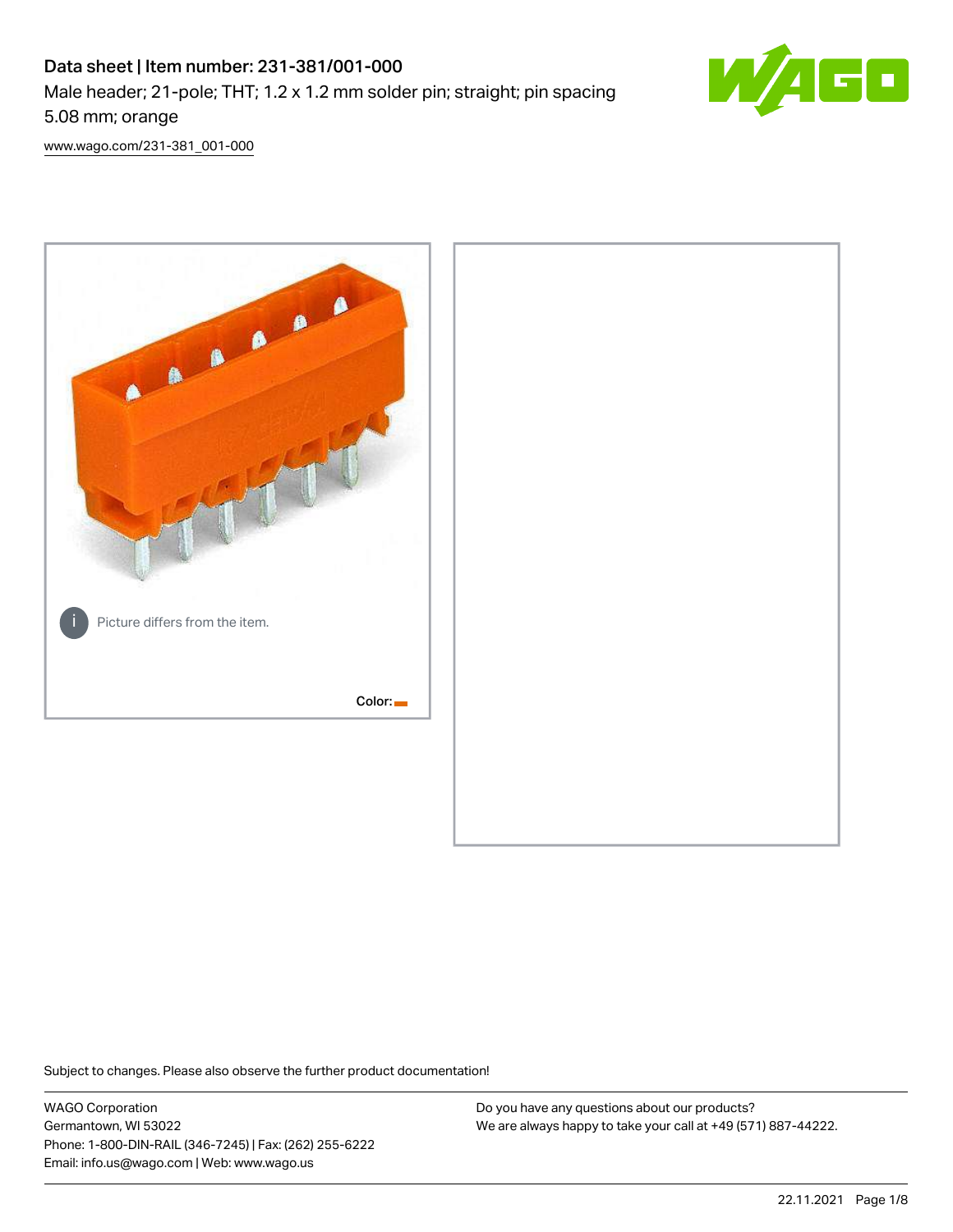

Dimensions in mm

 $L =$  (pole no.  $-1$ ) x pin spacing  $+8.2$  mm

#### Item description

- **Horizontal or vertical PCB mounting via straight or angled solder pins**
- 1.2 x 1.2 mm solder pins allow nominal current up to 16 A, enhancing stability of shorter headers
- $\blacksquare$ With coding fingers

### Data Notes

Safety information 1 The MCS – MULTI CONNECTION SYSTEM includes connectors

Subject to changes. Please also observe the further product documentation!  $\nu$ 

WAGO Corporation Germantown, WI 53022 Phone: 1-800-DIN-RAIL (346-7245) | Fax: (262) 255-6222 Email: info.us@wago.com | Web: www.wago.us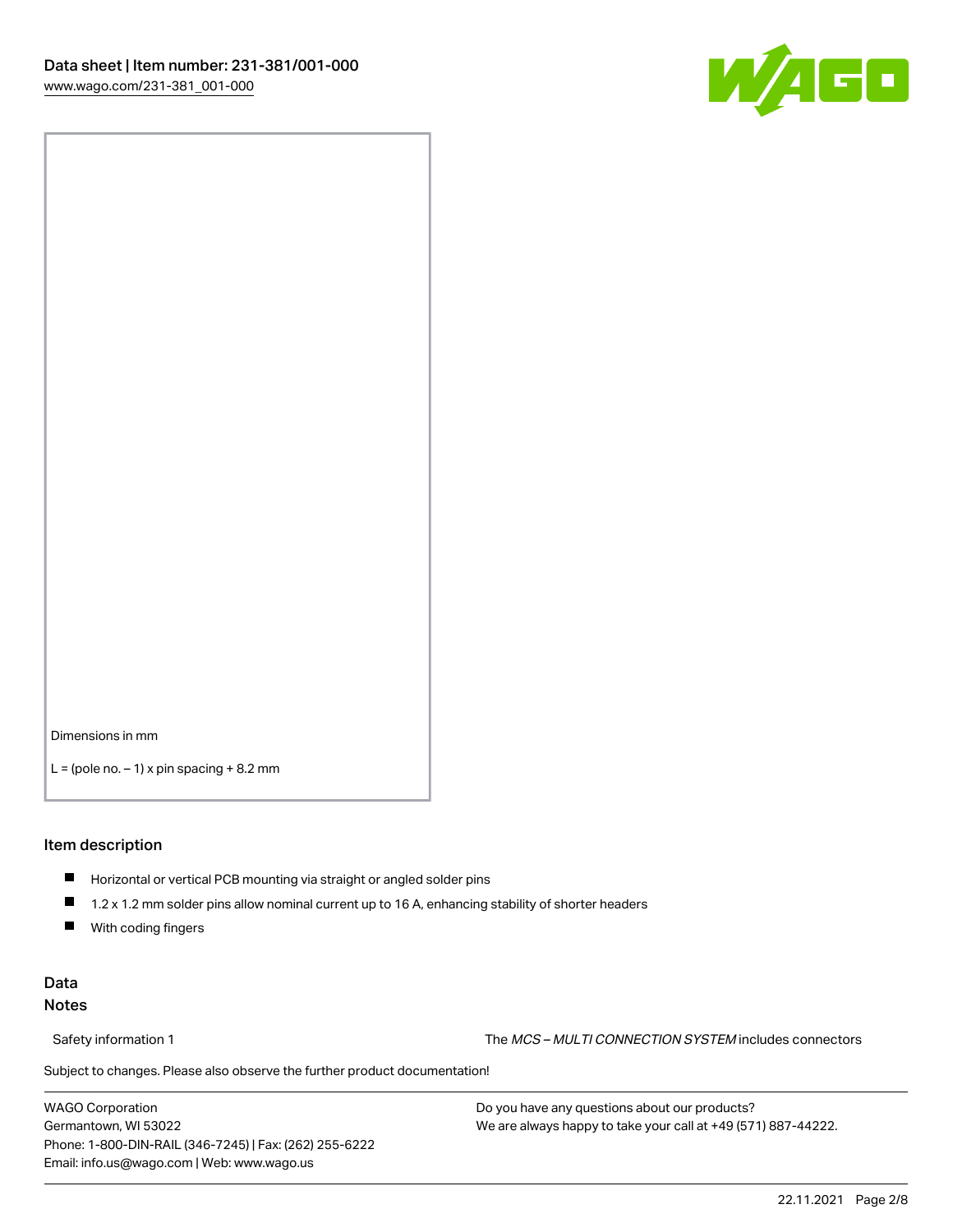

without breaking capacity in accordance with DIN EN 61984. When

|           | used as intended, these connectors must not be connected<br>/disconnected when live or under load. The circuit design should<br>ensure header pins, which can be touched, are not live when<br>unmated.                                                             |
|-----------|---------------------------------------------------------------------------------------------------------------------------------------------------------------------------------------------------------------------------------------------------------------------|
| Variants: | Other pole numbers<br>3.8 mm pin projection for male headers with straight solder pins<br>Gold-plated or partially gold-plated contact surfaces<br>Other versions (or variants) can be requested from WAGO Sales or<br>configured at https://configurator.wago.com/ |

## Electrical data

### IEC Approvals

| Ratings per                 | IEC/EN 60664-1                                            |
|-----------------------------|-----------------------------------------------------------|
| Rated voltage (III / 3)     | 250 V                                                     |
| Rated surge voltage (III/3) | 4 <sub>k</sub> V                                          |
| Rated voltage (III/2)       | 320 V                                                     |
| Rated surge voltage (III/2) | 4 <sub>k</sub> V                                          |
| Nominal voltage (II/2)      | 630 V                                                     |
| Rated surge voltage (II/2)  | 4 <sub>k</sub> V                                          |
| Rated current               | 16A                                                       |
| Legend (ratings)            | (III / 2) ≙ Overvoltage category III / Pollution degree 2 |

### UL Approvals

| Approvals per                  | UL 1059 |
|--------------------------------|---------|
| Rated voltage UL (Use Group B) | 300 V   |
| Rated current UL (Use Group B) | 15 A    |
| Rated voltage UL (Use Group D) | 300 V   |
| Rated current UL (Use Group D) | 10 A    |

## Ratings per UL

| Rated voltage UL 1977 | 600 V |
|-----------------------|-------|
| Rated current UL 1977 |       |

## CSA Approvals

| Approvals per                   | ~~    |
|---------------------------------|-------|
| Rated voltage CSA (Use Group B) | 3UU 1 |

Subject to changes. Please also observe the further product documentation!

| <b>WAGO Corporation</b>                                | Do you have any questions about our products?                 |
|--------------------------------------------------------|---------------------------------------------------------------|
| Germantown, WI 53022                                   | We are always happy to take your call at +49 (571) 887-44222. |
| Phone: 1-800-DIN-RAIL (346-7245)   Fax: (262) 255-6222 |                                                               |
| Email: info.us@wago.com   Web: www.wago.us             |                                                               |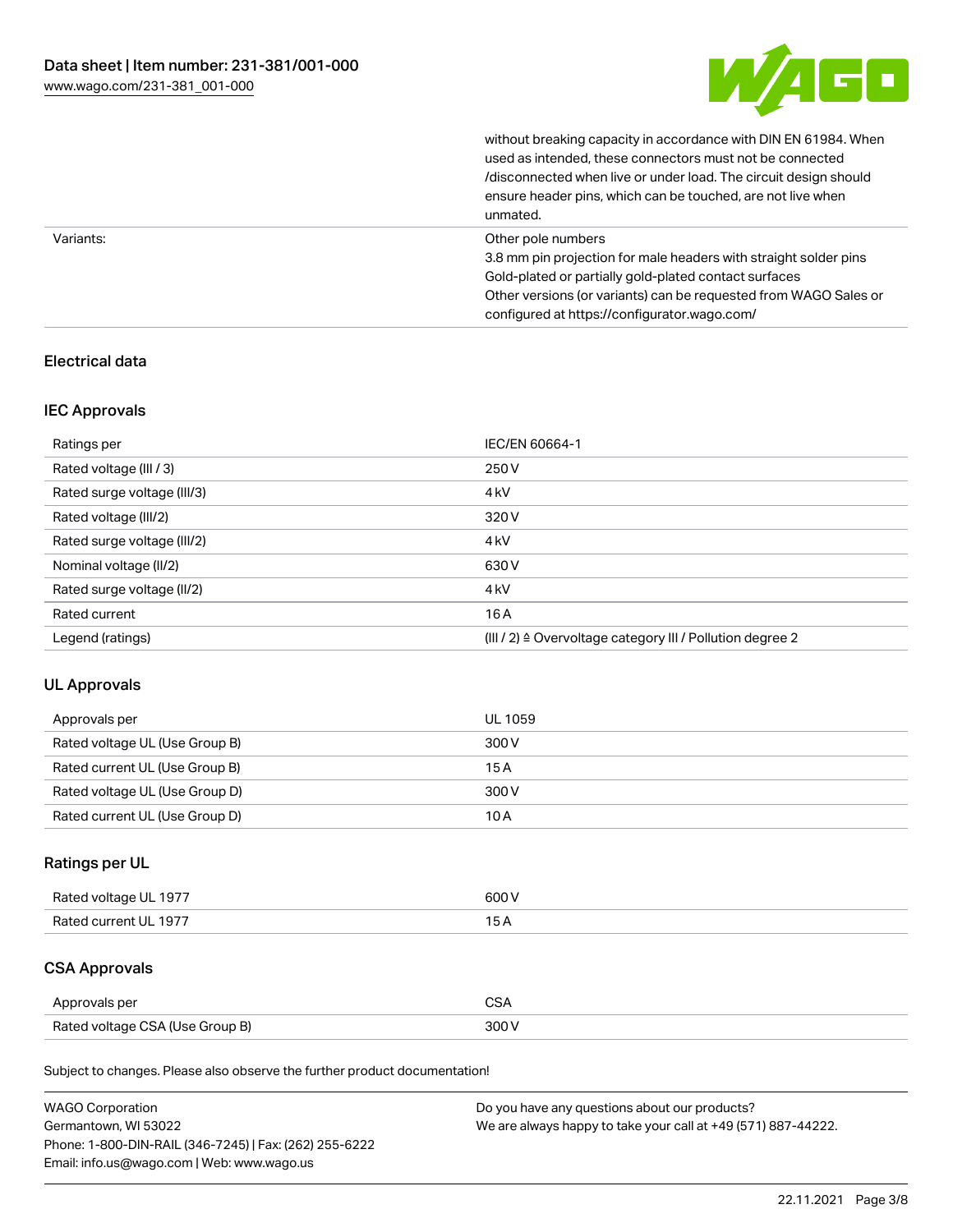[www.wago.com/231-381\\_001-000](http://www.wago.com/231-381_001-000)



| Rated current CSA (Use Group B) | 15 A  |
|---------------------------------|-------|
| Rated voltage CSA (Use Group D) | 300 V |
| Rated current CSA (Use Group D) | 10 A  |

#### Connection data

| Total number of potentials | <u>.</u> |
|----------------------------|----------|
| Number of connection types |          |
| Number of levels           |          |

## Connection 1

| Number of poles |  |
|-----------------|--|
|                 |  |

### Physical data

| Pin spacing                          | 5.08 mm / 0.2 inch    |
|--------------------------------------|-----------------------|
| Width                                | 109.8 mm / 4.323 inch |
| Height                               | 17 mm / 0.669 inch    |
| Height from the surface              | 12 mm / 0.472 inch    |
| Depth                                | 8.4 mm / 0.331 inch   |
| Solder pin length                    | $5 \,\mathrm{mm}$     |
| Solder pin dimensions                | $1.2 \times 1.2$ mm   |
| Drilled hole diameter with tolerance | $17^{(+0.1)}$ mm      |

### Plug-in connection

| Contact type (pluggable connector) | Male connector/plug |
|------------------------------------|---------------------|
| Connector (connection type)        | for PCB             |
| Mismating protection               | No                  |
| Mating direction to the PCB        | 90°                 |
| Locking of plug-in connection      | Without             |

## PCB contact

| PCB Contact                         | тнт                                      |
|-------------------------------------|------------------------------------------|
| Solder pin arrangement              | over the entire male connector (in-line) |
| Number of solder pins per potential |                                          |

Subject to changes. Please also observe the further product documentation!

WAGO Corporation Germantown, WI 53022 Phone: 1-800-DIN-RAIL (346-7245) | Fax: (262) 255-6222 Email: info.us@wago.com | Web: www.wago.us Do you have any questions about our products? We are always happy to take your call at +49 (571) 887-44222.

22.11.2021 Page 4/8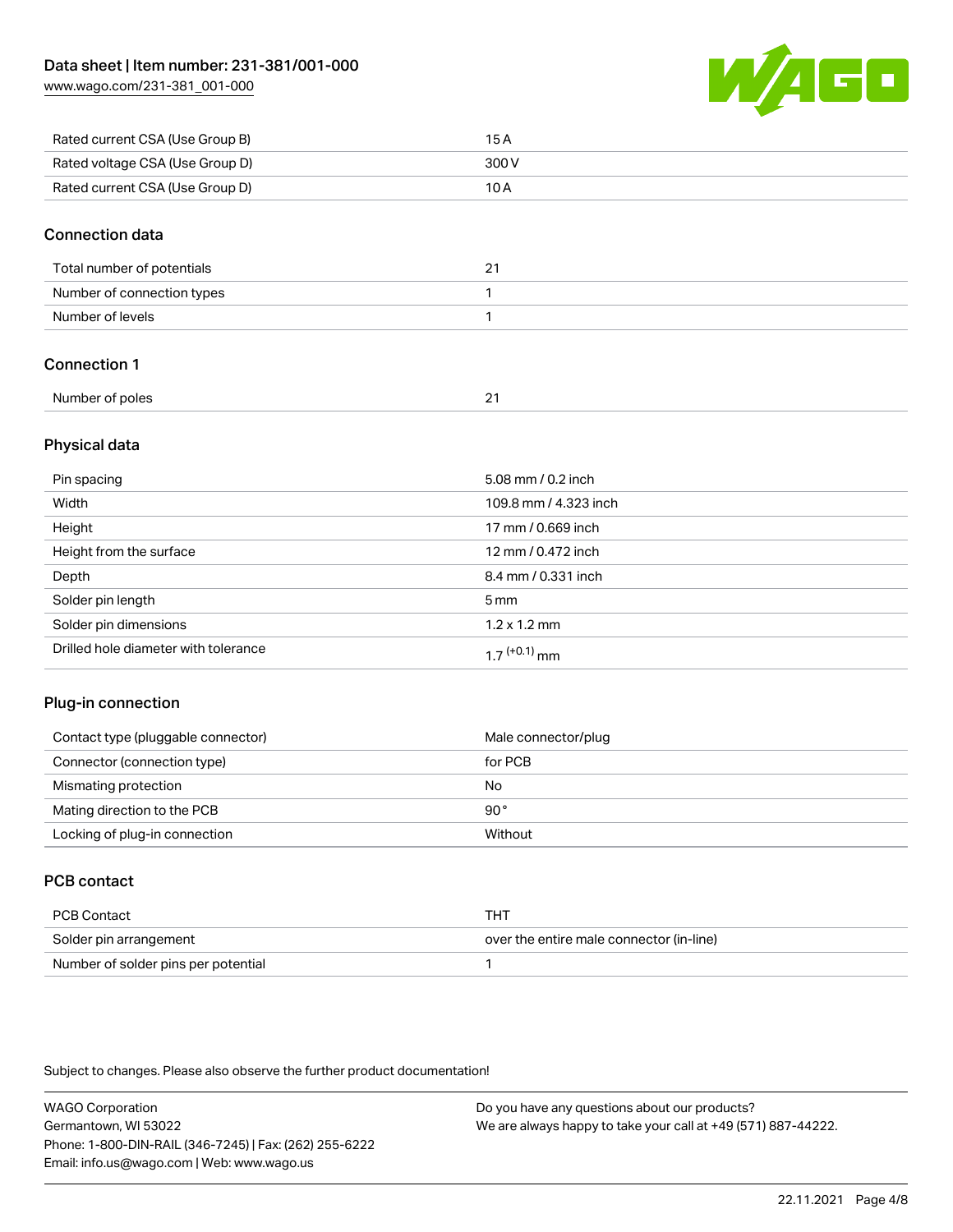

#### Material data

| Color                       | orange                                 |
|-----------------------------|----------------------------------------|
| Material group              |                                        |
| Insulation material         | Polyamide (PA66)                       |
| Flammability class per UL94 | V <sub>0</sub>                         |
| Contact material            | Electrolytic copper (E <sub>Cu</sub> ) |
| Contact plating             | tin-plated                             |
| Fire load                   | 0.117 MJ                               |
| Weight                      | 7.9 g                                  |

### Environmental requirements

| Limit temperature range | $+100 °C$<br>-60 |
|-------------------------|------------------|
|-------------------------|------------------|

## Commercial data

| Product Group         | 3 (Multi Conn. System) |
|-----------------------|------------------------|
| PU (SPU)              | 50 Stück               |
| Packaging type        | box                    |
| Country of origin     | PL                     |
| <b>GTIN</b>           | 4044918930208          |
| Customs tariff number | 8536694040             |

#### Approvals / Certificates

#### Country specific Approvals

| Logo        | Approval                                     | <b>Additional Approval Text</b> | Certificate<br>name |
|-------------|----------------------------------------------|---------------------------------|---------------------|
|             | CB<br>DEKRA Certification B.V.               | IEC 61984                       | NL-39756            |
|             | <b>CSA</b><br>DEKRA Certification B.V.       | C <sub>22.2</sub>               | 1466354             |
| EMA<br>FIIR | <b>KEMA/KEUR</b><br>DEKRA Certification B.V. | EN 61984                        | 2190761.01          |

#### Ship Approvals

Subject to changes. Please also observe the further product documentation!

| <b>WAGO Corporation</b>                                | Do you have any questions about our products?                 |
|--------------------------------------------------------|---------------------------------------------------------------|
| Germantown, WI 53022                                   | We are always happy to take your call at +49 (571) 887-44222. |
| Phone: 1-800-DIN-RAIL (346-7245)   Fax: (262) 255-6222 |                                                               |
| Email: info.us@wago.com   Web: www.wago.us             |                                                               |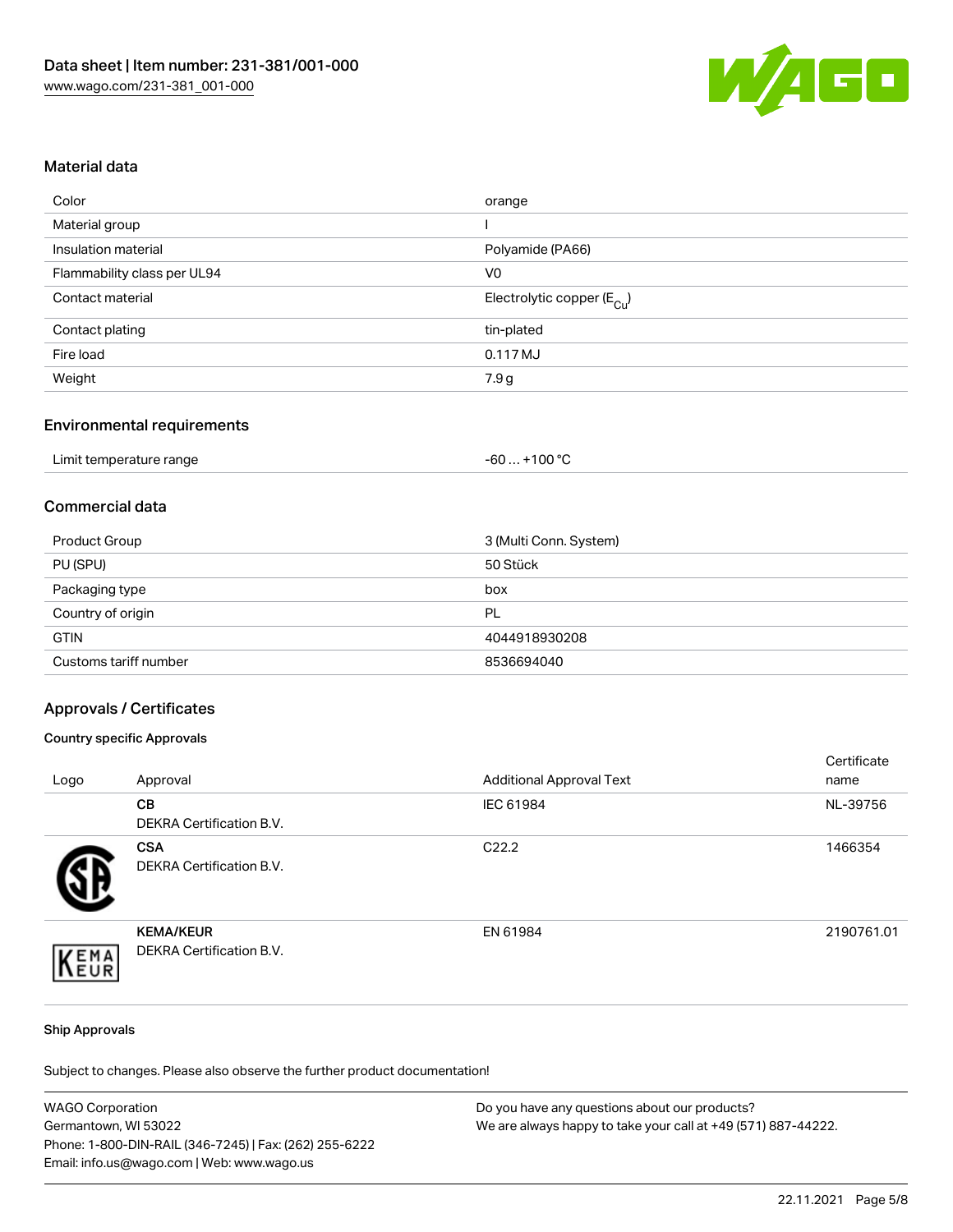[www.wago.com/231-381\\_001-000](http://www.wago.com/231-381_001-000)



| Logo                | Approval                           | <b>Additional Approval Text</b> | Certificate<br>name  |
|---------------------|------------------------------------|---------------------------------|----------------------|
| ABS                 | ABS<br>American Bureau of Shipping | $\overline{\phantom{0}}$        | $19 -$<br>HG1869876- |
|                     |                                    |                                 | <b>PDA</b>           |
| <b>UL-Approvals</b> |                                    |                                 |                      |
|                     |                                    |                                 | Certificate          |
| Logo                | Approval                           | <b>Additional Approval Text</b> | name                 |
|                     | UL                                 | <b>UL 1977</b>                  | E45171               |
|                     | UL International Germany GmbH      |                                 |                      |



## **Counterpart**



Item no.231-321/026-000 1-conductor female connector; CAGE CLAMP®; 2.5 mm²; Pin spacing 5.08 mm; 21-pole; 2,50 mm²; orange [www.wago.com/231-321/026-](https://www.wago.com/231-321/026-000) [000](https://www.wago.com/231-321/026-000)

#### Optional accessories

| Coding                                   |                                                                  |                      |               |                      |
|------------------------------------------|------------------------------------------------------------------|----------------------|---------------|----------------------|
|                                          | Intermediate plate                                               |                      |               |                      |
|                                          | Item no.: 231-500<br>Spacer; for formation of groups; light gray |                      |               | www.wago.com/231-500 |
| Coding                                   |                                                                  |                      |               |                      |
|                                          | Item no.: 231-129<br>Coding key; snap-on type; light gray        | www.wago.com/231-129 |               |                      |
| <b>Downloads</b><br><b>Documentation</b> |                                                                  |                      |               |                      |
| <b>Additional Information</b>            |                                                                  |                      |               |                      |
| Technical explanations                   |                                                                  | 2019 Apr 3           | pdf<br>2.0 MB | Download             |

Subject to changes. Please also observe the further product documentation!

| WAGO Corporation                                       | Do you have any questions about our products?                 |
|--------------------------------------------------------|---------------------------------------------------------------|
| Germantown, WI 53022                                   | We are always happy to take your call at +49 (571) 887-44222. |
| Phone: 1-800-DIN-RAIL (346-7245)   Fax: (262) 255-6222 |                                                               |
| Email: info.us@wago.com   Web: www.wago.us             |                                                               |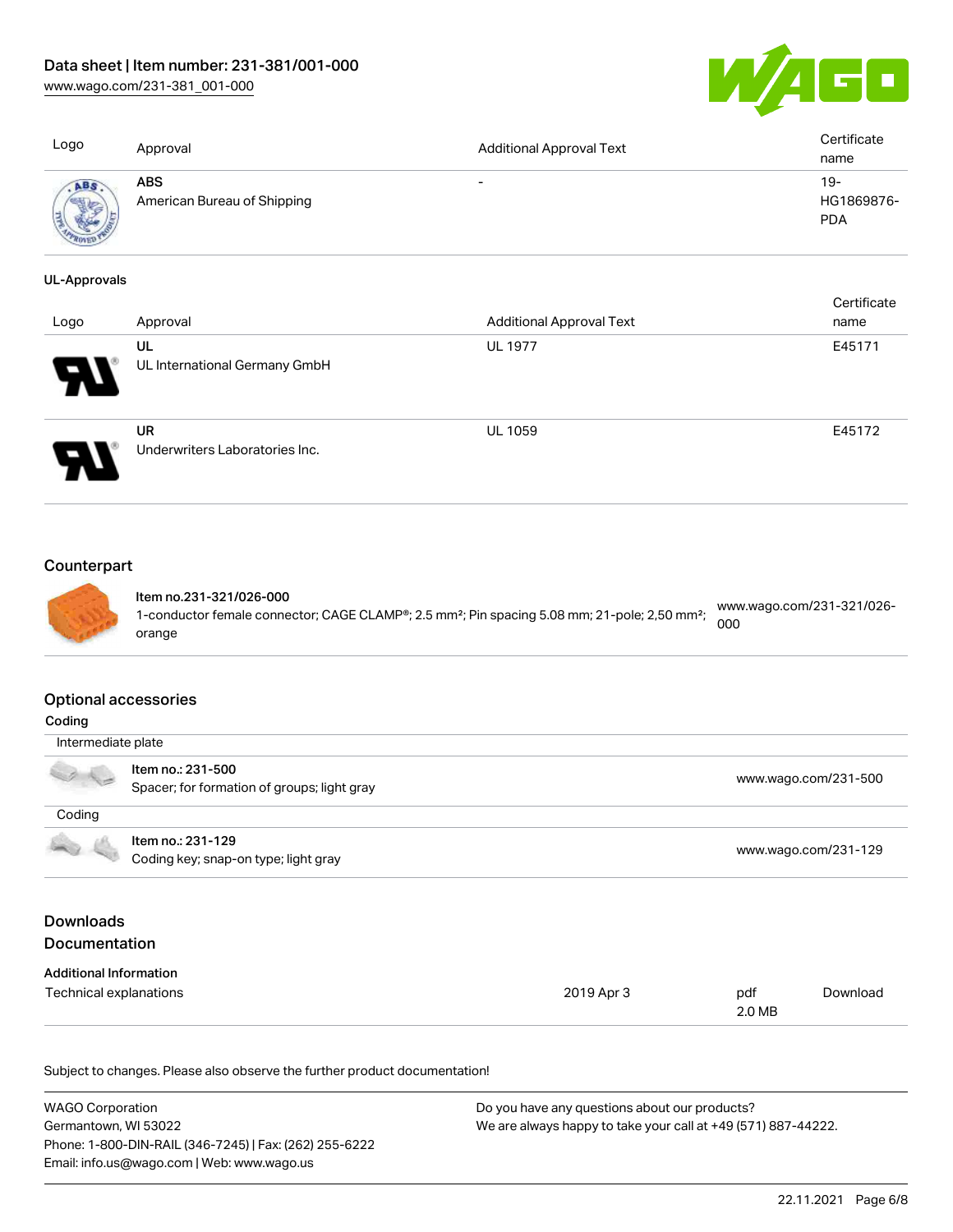

#### CAD files

# CAD data 2D/3D Models 231-381/001-000 URL [Download](https://www.wago.com/global/d/3D_URLS_231-381_001-000) CAE data EPLAN Data Portal 231-381/001-000 URL [Download](https://www.wago.com/global/d/EPLAN_URLS_231-381%252F001-000) ZUKEN Portal 231-381/001-000 URL [Download](https://www.wago.com/global/d/Zuken_URLS_231-381_001-000) EPLAN Data Portal 231-381/001-000 URL [Download](https://www.wago.com/global/d/EPLAN_URLS_231-381_001-000) PCB Design Symbol and Footprint 231-381/001-000 CAx data for your PCB design, consisting of "schematic symbols and PCB footprints", allow easy integration of the WAGO component into your development environment. URL [Download](https://www.wago.com/global/d/UltraLibrarian_URLS_231-381_001-000)

#### Supported formats:

- $\blacksquare$ Accel EDA 14 & 15
- П Altium 6 to current version
- П Cadence Allegro
- П **DesignSpark**
- П Eagle Libraries
- $\blacksquare$ KiCad
- П Mentor Graphics BoardStation
- $\blacksquare$ Mentor Graphics Design Architect
- $\blacksquare$ Mentor Graphics Design Expedition 99 and 2000
- П OrCAD 9.X PCB and Capture
- $\blacksquare$ PADS PowerPCB 3, 3.5, 4.X, and 5.X
- $\blacksquare$ PADS PowerPCB and PowerLogic 3.0
- $\blacksquare$ PCAD 2000, 2001, 2002, 2004, and 2006
- $\blacksquare$ Pulsonix 8.5 or newer
- $\blacksquare$ STL
- $\blacksquare$ 3D STEP
- $\blacksquare$ TARGET 3001!
- $\blacksquare$ View Logic ViewDraw
- $\blacksquare$ Quadcept

.<br>Subject to changes. Please also observe the further product documentation!

WAGO Corporation Germantown, WI 53022 Phone: 1-800-DIN-RAIL (346-7245) | Fax: (262) 255-6222 Email: info.us@wago.com | Web: www.wago.us